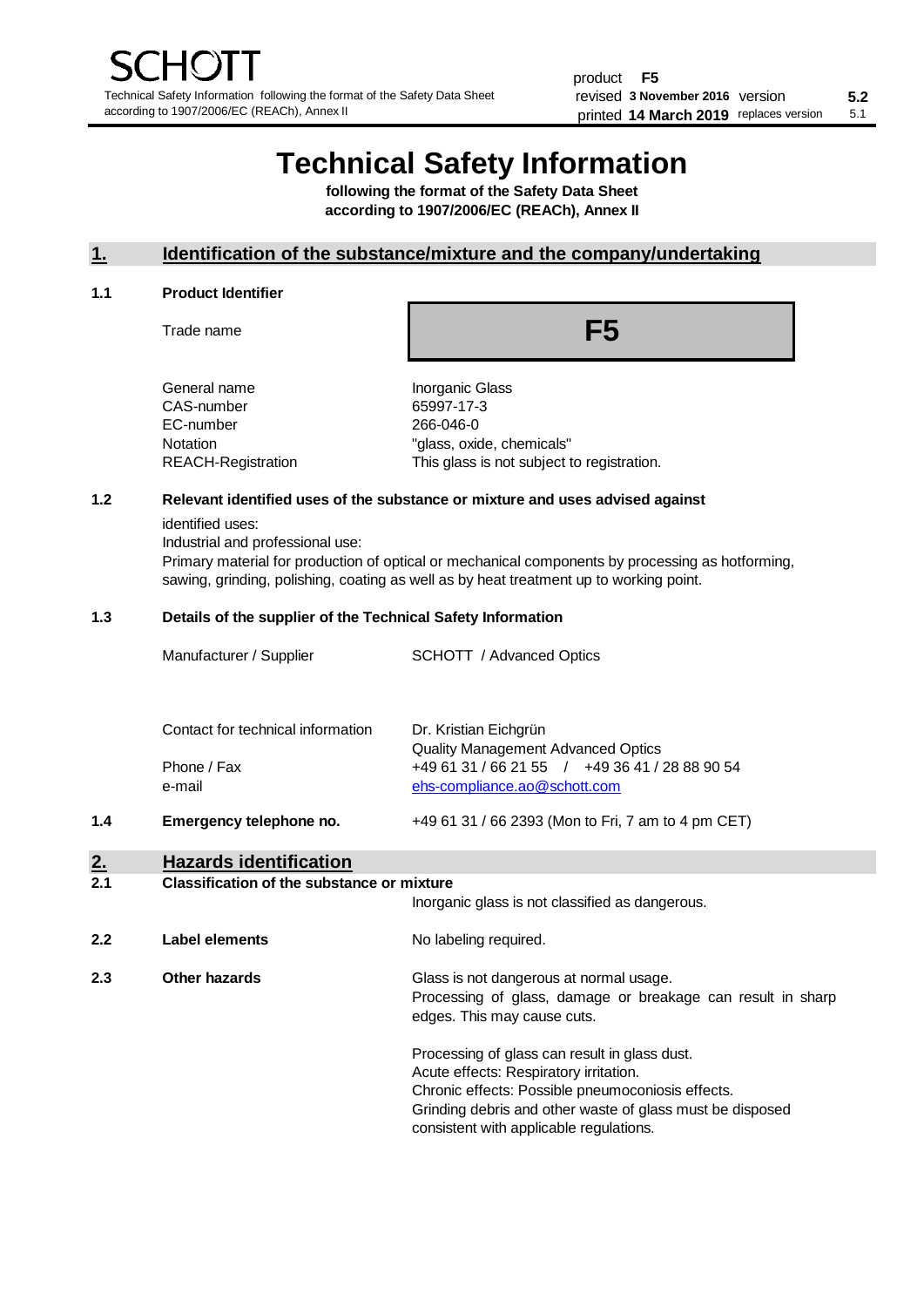Technical Safety Information following the format of the Safety Data Sheet according to 1907/2006/EC (REACh), Annex II

# **3. Composition/information on ingredients**

# **3.1 Substances**

As the substance glass is not included in the candidate list of substances of very high concern, currently there are no information duties according to article 33 of REACH. However for the production of glass we may use substances, which are on the candidate list and had been included in Annex XIV of the REACH regulation or could be included in future . These powdery substances are not present as such in the final glass; they are fully integrated into the glass matrix through the melting process. Thus they loose their original characteristics. The main components are listed as additional information in chapter 16. For more information please refer to ehs-compliance.ao@schott.com.

#### **3.2 Mixtures**

Glass is classified as substance acc. to regulation (EC) No 987/2008 (amending of Reach-Reg.).

# **4. First aid measures**

# **4.1 Description of first aid measures**

| <b>General information</b> | Glass is no hazardous substance. The following information refer<br>to glass dust and glass splinter which may result from processing<br>or breakage. |
|----------------------------|-------------------------------------------------------------------------------------------------------------------------------------------------------|
| <b>After inhalation</b>    | Supply fresh air; consult doctor in case of complaints                                                                                                |
| After skin contact         | Normally not dangerous.                                                                                                                               |
|                            | Consult doctor in case of complaints.                                                                                                                 |
| After eye contact          | Rinse under running water.                                                                                                                            |
|                            | Consult doctor in case of complaints.                                                                                                                 |
| <b>After swallowing</b>    | Consult doctor                                                                                                                                        |

# **4.2 Most important symptoms and effects, both acute and delayed**

none known **4.3 Indication of immediate medical attention and special treatment needed** 

|     |                                                                     | none                           |
|-----|---------------------------------------------------------------------|--------------------------------|
| 5.  | <b>Fire fighting measures</b>                                       |                                |
| 5.1 | <b>Extinguishing media</b>                                          | no requirements                |
| 5.2 | Special hazards arising from the substance or mixture               | none. Glass is noncombustible. |
| 5.3 | <b>Advice for firefighters</b>                                      | none                           |
| 6.  | <b>Accidental release measures</b>                                  |                                |
| 6.1 | Personal precautions, protective equipment and emergency procedures |                                |
|     |                                                                     | none                           |
| 6.2 | <b>Environmental Precautions</b>                                    | none                           |
| 6.3 | Methods and material for containment and cleaning up                | none                           |
| 6.4 | Reference to other sections                                         | none                           |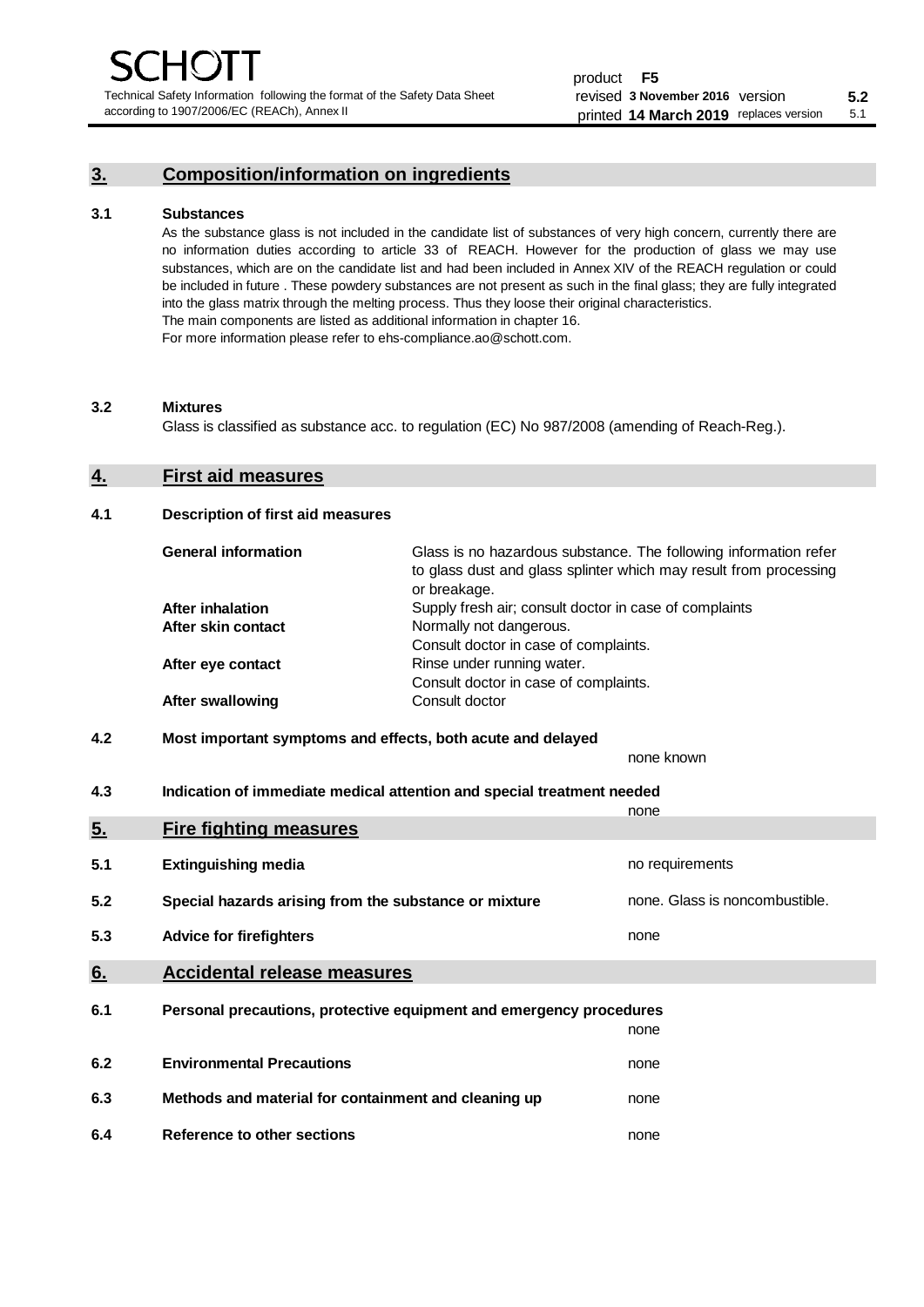| <u>7.</u> | <b>Handling and storage</b>                                                                                                                                                                                                                                                                                                                                                                                                                                |                                                                                                                                                                                                                                                                                                                                                                                     |  |  |  |
|-----------|------------------------------------------------------------------------------------------------------------------------------------------------------------------------------------------------------------------------------------------------------------------------------------------------------------------------------------------------------------------------------------------------------------------------------------------------------------|-------------------------------------------------------------------------------------------------------------------------------------------------------------------------------------------------------------------------------------------------------------------------------------------------------------------------------------------------------------------------------------|--|--|--|
| 7.1       | <b>Precautions for safe handling</b>                                                                                                                                                                                                                                                                                                                                                                                                                       | Avoid breakage because of injury risk by sharp edges.                                                                                                                                                                                                                                                                                                                               |  |  |  |
| 7.2       | Conditions for safe storage, including any incompatibilities                                                                                                                                                                                                                                                                                                                                                                                               | Store in dry environment. Avoid excessive humidity.                                                                                                                                                                                                                                                                                                                                 |  |  |  |
| 7.3       | Specific end use(s)                                                                                                                                                                                                                                                                                                                                                                                                                                        | see section 1.2                                                                                                                                                                                                                                                                                                                                                                     |  |  |  |
| 8.        | <b>Exposure controls / personal protection</b>                                                                                                                                                                                                                                                                                                                                                                                                             |                                                                                                                                                                                                                                                                                                                                                                                     |  |  |  |
| 8.1       | <b>Control parameters</b><br>In case of dust formation, declaration for FUSED SILICA, CAS-No: 60676-86-0<br>TRGS 900 - GERMAN OCCUPATIONAL EXPOSURE LIMIT VALUES (01/2006)<br>Regulation<br>Value<br>(EXPOSURE LIMIT VALUE) with reference to the respirable fraction.<br>0,3 mg / $m3$<br>no information<br>peak limit<br>teratogenic<br>There is no reason to fear a risk of damage to the developing embryo<br>or foetus when limit value is adhered to |                                                                                                                                                                                                                                                                                                                                                                                     |  |  |  |
| 8.2       | <b>Exposure controls</b><br>in general.                                                                                                                                                                                                                                                                                                                                                                                                                    | Technical measures and appropriate work processes have higher priority than personal<br>protective equipment. Provide adequate ventilation by local exhaust ventilation or ventilation<br>Adequate assessment tools for verification of effectivity of the protective measures includes<br>methods of measurements as described in "Technischen Regeln for Gefahrstoffe (TRGS) 402. |  |  |  |
|           | <b>Respiratory Protection</b>                                                                                                                                                                                                                                                                                                                                                                                                                              | Technical<br>grinding/processing,<br>dust<br>measure: wet<br>avoid<br>formation.<br>If glass dust or particulates are above the national exposure limits<br>use a national approved respirator for dust and fibers.                                                                                                                                                                 |  |  |  |
|           | <b>Hand Protection</b>                                                                                                                                                                                                                                                                                                                                                                                                                                     | Use protective gloves and safety wristbands for protection<br>against cut injuries.                                                                                                                                                                                                                                                                                                 |  |  |  |
|           | Eye Protection                                                                                                                                                                                                                                                                                                                                                                                                                                             | Use industrial safety glasses that meet national standards.                                                                                                                                                                                                                                                                                                                         |  |  |  |
|           | <b>Personnel Protection</b>                                                                                                                                                                                                                                                                                                                                                                                                                                | Use safety skirting for protection from sharp edges.<br>Wear safety shoes.                                                                                                                                                                                                                                                                                                          |  |  |  |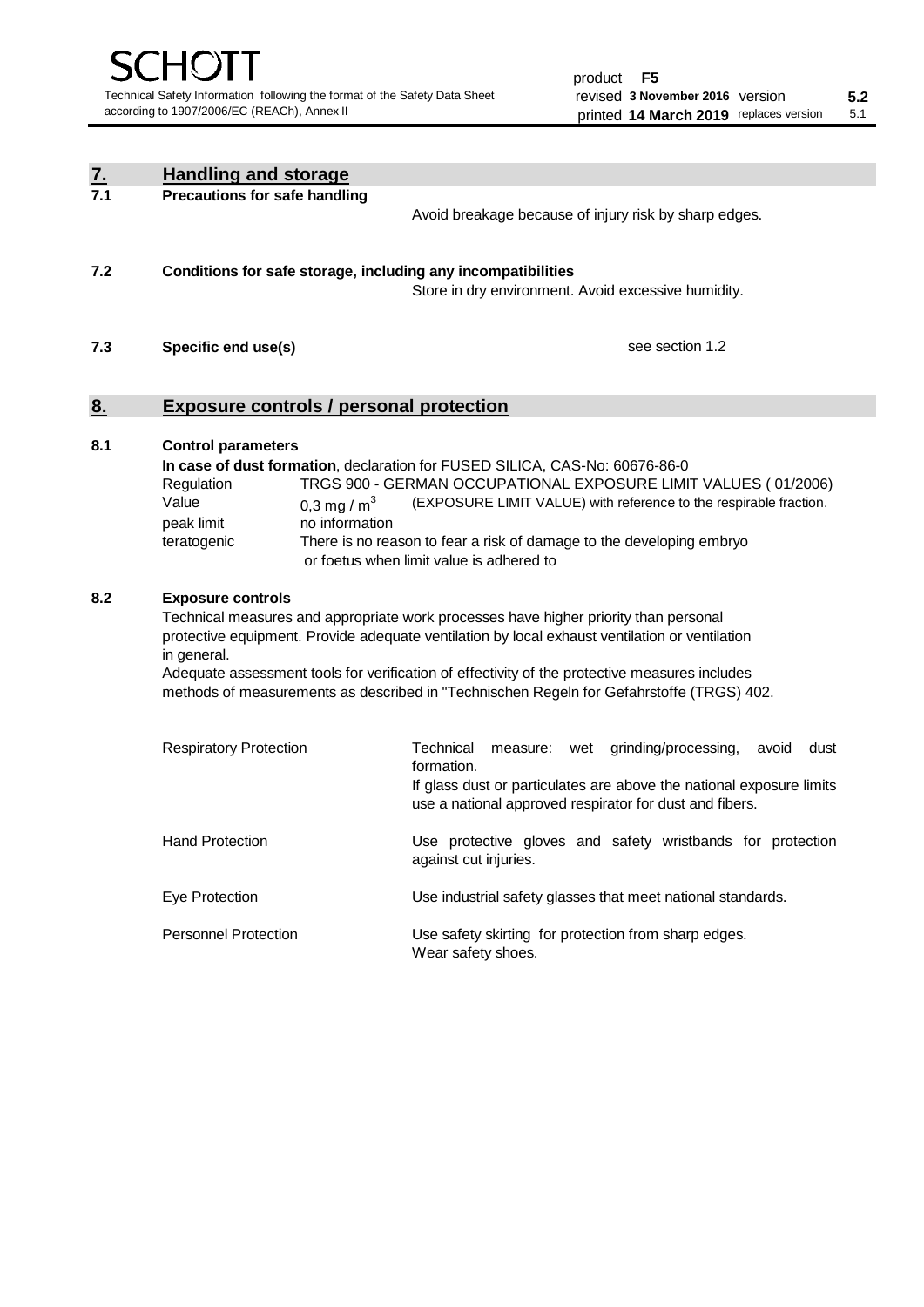Technical Safety Information following the format of the Safety Data Sheet according to 1907/2006/EC (REACh), Annex II

# **9. Physical and chemical properties**

**9.1 Information on basic physical and chemical properties**

|     | Appearance                            |                                                    |
|-----|---------------------------------------|----------------------------------------------------|
|     | <b>Physical state</b>                 | solid                                              |
|     | Colour                                | transparent or coloured                            |
|     | Odour                                 | odourless                                          |
|     | pH-value                              | not applicable                                     |
|     | <b>Boilling point/boilling range</b>  | not applicable                                     |
|     | Melting point/melting range           | 438 $°C$                                           |
|     |                                       | Transformation temperature according to ISO 7884-8 |
|     | <b>Flashpoint</b>                     | not combustible                                    |
|     | <b>Combustibility</b>                 | not combustible                                    |
|     | Ignition temperature                  | none                                               |
|     | <b>Auto flammability</b>              | none                                               |
|     | Danger of explosion                   | none                                               |
|     | <b>Explosive limits upper / lower</b> | none                                               |
|     | <b>Oxidizing characteristics</b>      | none                                               |
|     | Vapour pressure                       | not applicable                                     |
|     | Density (20 °C)                       | $3,47$ g/ccm                                       |
|     | <b>Water solubility</b>               | not applicable                                     |
|     | <b>Fat solubility</b>                 | not applicable                                     |
|     | n-octanol-water partition coefficient | not applicable                                     |
|     | <b>Other information</b>              | none                                               |
| 9.2 | <b>Other information</b>              | none                                               |

# **10. Stability and Reactivity**

### **10.1 Reactivity**

Glass is a stable material. Glass is inert to many chemicals, but may react to hot, strong alkaline solutions and with hydrofluoric, fluorosilicic and phosphoric acids. When heated to temperatures above the melting point, metal oxide fumes may be emitted.

Glass is an amorphous, inorganic, usually transparent or translucent substance consisting of a mixture of silicates or sometimes borates or phosphates as glass formers. With additions of modifiers a melt is produced at high temperatures, that cools to a solid state without crystallization.

# **10.2 Chemical stability**

Glass is stable at normal environmental conditions.

**10.3 Possibility of hazardous reactions** 

No hazardous reactions at intended use.

| 10.4 | <b>Conditions to avoid</b>       | see section 10.1 |
|------|----------------------------------|------------------|
| 10.5 | Incompatible materials           | see section 10.1 |
| 10.6 | Hazardous decomposition products | see section 10.1 |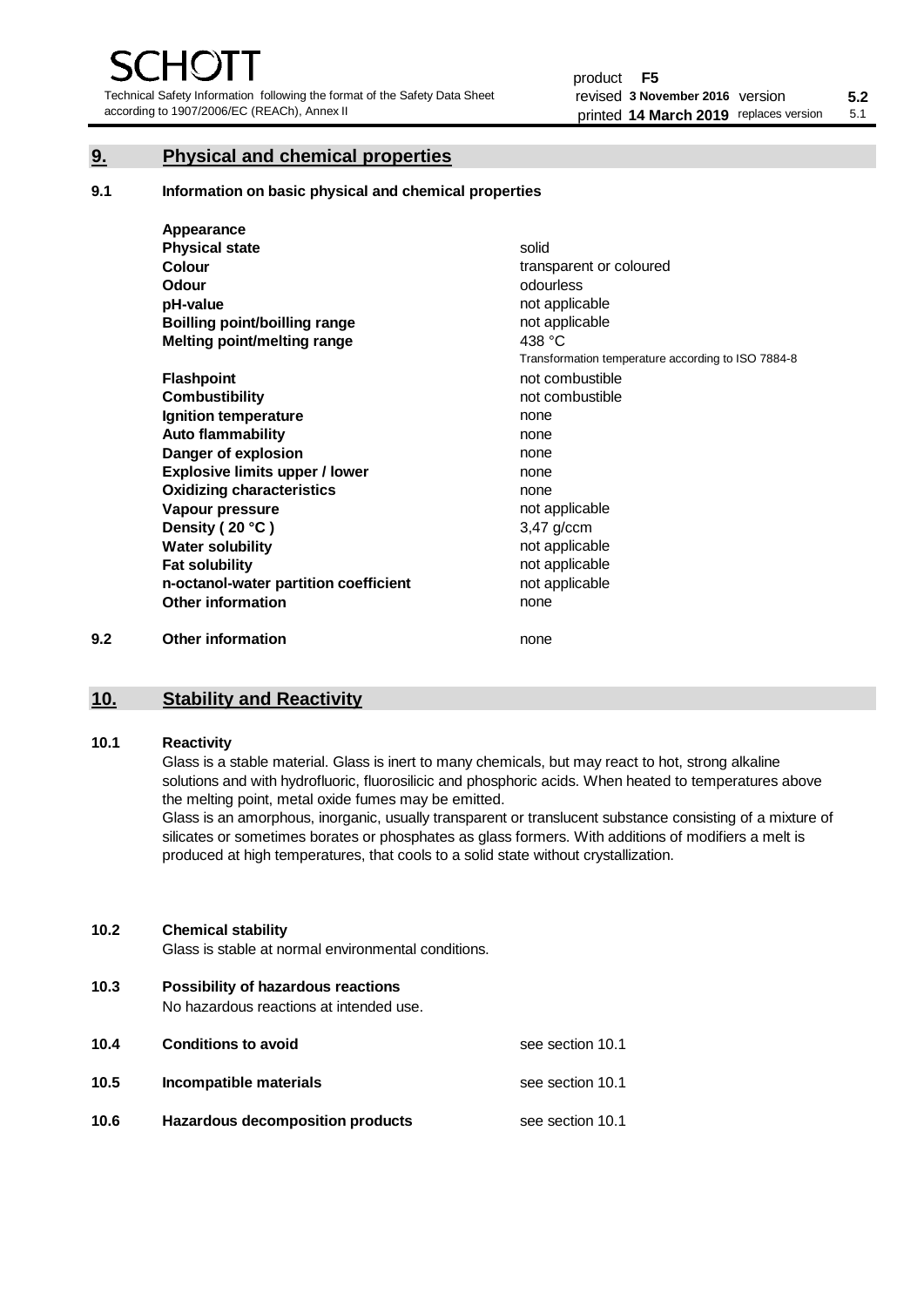unknown unknown unknown

unknown unknown unknown

Disposal according to local regulations

# **11. Toxicological information**

**11.1 Information on toxicological effects** Toxicological data are not available.

# **12. Ecological information**

- **12.1 Toxicity**
- **12.2 Persistence and degradability**
- **12.3 Bioaccumulative potential**
- **12.4 Mobility in soil**
- **12.5 Results of PBT and vPvB assessment**
- **12.6 Other adverse effects**

# **13. Disposal considerations**

**13.1 Waste treatment methods**

| <u>14.</u> | <b>Transport information</b>                                            |                     |
|------------|-------------------------------------------------------------------------|---------------------|
| 14.1       | <b>UN Number</b>                                                        | no requirements     |
| 14.2       | <b>UN Proper Shipping Name</b>                                          | no requirements     |
| 14.3       | <b>Transport hazard class(es)</b>                                       | no requirements     |
| 14.4       | Packing group                                                           | no requirements     |
| 14.5       | <b>Environmental hazards</b>                                            | no requirements     |
| 14.6       | Special precautions for user                                            | see sections 6 to 8 |
| 14.7       | Transport in bulk according to Annex II of MARPOL73/78 and the IBC Code |                     |
|            |                                                                         | no requirements     |

# **15. Regulatory information**

# **15.1 Safety, health and environmental regulations/legislation specific for the substance or mixture**

**REACH** Under REACH glass is classified as a "Substance". According to Appendix V Number 11 of the REACh regulation glass is exempted from registration if specified conditions are met. SCHOTT AG, Advanced Optics has examined this conditions for its products. This glass is not subject to registration.

**RoHS** This glass does not contain - according to our knowledge - materials in concentrations, whose placing on the market is forbidden in accordance to the current requirements of the European Directive 2011/65/EU. This glass contains lead to achieve it's particular characteristics. It is compliant to the RoHS due to the exemptions specified in the annex of the RoHS.

**United Nations Globally Harmonized System (UN-GHS) related to safety information.**

This information considers also the requirements of the UN-GHS related to safety information.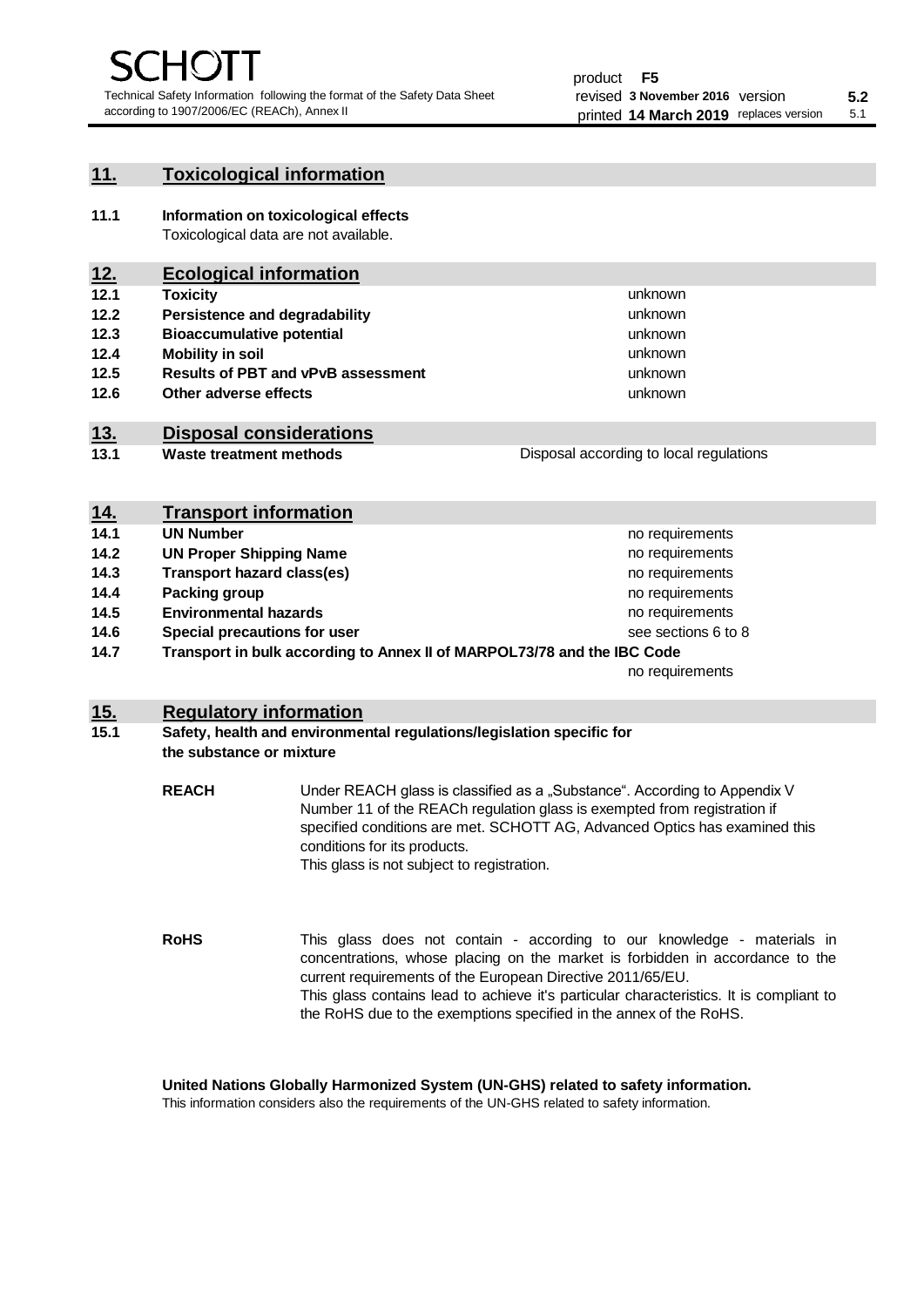Technical Safety Information following the format of the Safety Data Sheet according to 1907/2006/EC (REACh), Annex II

# **15.2 Chemical Safety Assessment**

A Chemical Safety Assessment has not been carried out.

# **16. Other information**

| chemical         |               | proportion    | <b>SVHC (REACH)</b> | Reg.  | <b>OSHA</b> | <b>ACGIH</b>                                    | Carc. |
|------------------|---------------|---------------|---------------------|-------|-------------|-------------------------------------------------|-------|
| name             | <b>CAS-No</b> | of weigth (%) | (Y/N)               | (Y/N) | <b>PEL</b>  | TLV                                             | (Y/N) |
| Arsenic Trioxide | 1327-53-3     | < 1           | Yes                 | Yes   |             | $0.01$ mg/m <sup>3</sup> 0.01 mg/m <sup>3</sup> | Yes   |
| Potassium Oxide  | 12136-45-7    | $1 - 10$      | No                  | No    | N/A         | N/A                                             | No    |
| Sodium Oxide     | 1313-59-3     | $1 - 10$      | No                  | No    | N/A         | N/A                                             | No    |
| Lead Oxide       | 1317-36-8     | $40 - 50$     | Yes                 | Yes   |             | $0.05 \text{ mg/m}^3$ 0.05 mg/m <sup>3</sup>    | Yes   |
| Silica           | 14808-60-7    | $40 - 50$     | No                  | Yes   |             | $0.1 \text{ ma/m}^3$ 0.025 mg/m <sup>3</sup>    | No    |

**16.1 Composition of mixture according to raw materials, based on the oxides.** 5.1

**The classification and limiting values are valid for the raw materials, see section 3. Glass is not a substance of very high concern (SVHC).**

# **Explanations to the data in the table**

| SVHC(REACH) | The raw material is listed in the candidate list of the substances of very high<br>concern                                                               |
|-------------|----------------------------------------------------------------------------------------------------------------------------------------------------------|
| Reg.        | Regulated chemical substance per list OSHA Regulations (Standards - 29 CFR)<br>Subpart 1910.1000 Tables Z1 to Z3 Limits for Air Contaminants             |
| OSHA / PEL  | Permissible exposure limit – for chemical materials, issued by the OSHA                                                                                  |
| ACGIH / TLV | Threshold limit value - chemical substances classification by the ACGIH                                                                                  |
| <b>OSHA</b> | Occupational Safety and Health Administration, an organization of the US.<br>Department of Labor (www.osha.gov).                                         |
| ACGIH       | American Conference of Governmental Industrial Hygienists (ACGIH), an member-<br>based organization that advances occupational and environmental health. |
| Carc.       | Chemical substance classified as carcinogen                                                                                                              |